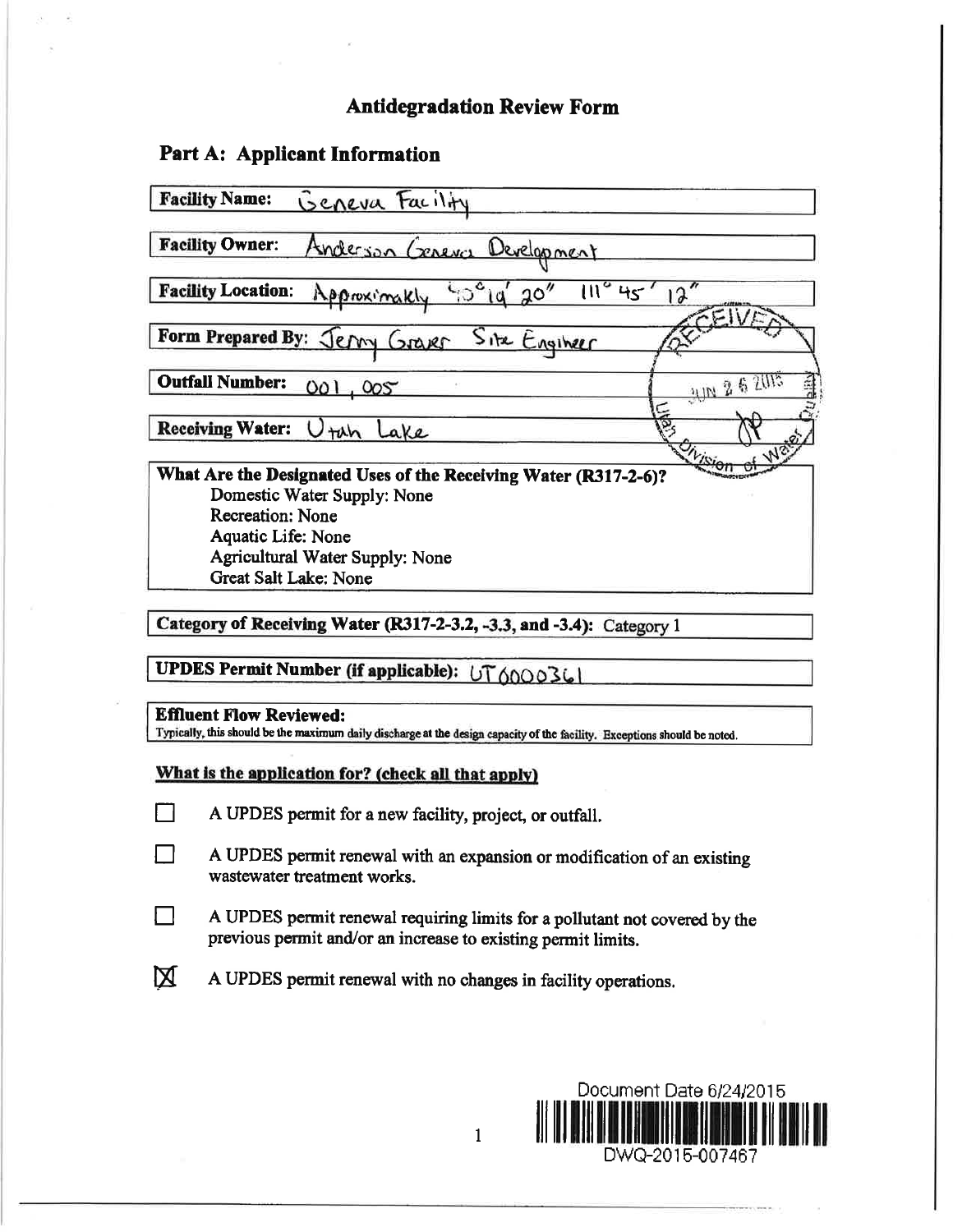## Part B. Is a Level II ADR required?

This section of the form is intended to help applicants determine if a Level II ADR is required for specific permitted activities. In addition, the Executive Secretary may require a Level II ADR for an activity with the potential for major impact on the quality of waters of the state (R317-2-3.5a.1).

B1. The receiving water or downstream water is a Class 1C drinking water source.

A Level II ADR is required (Proceed to Part C of the Form) 

 $\overline{N}$  No (Proceed to Part B2 of the Form)

B2. The UPDES permit is new or is being renewed and the proposed effluent concentration and loading limits are higher than the concentration and loading limits in the previous permit and any previous antidegradation review(s).

- $\vert$  | Yes (Proceed to Part B3 of the Form)
- No Level II ADR is required and there is no need to proceed further with  $M$  No review questions.

B3. Will any pollutants use assimilative capacity of the receiving water, i.e. do the pollutant concentrations in the effluent exceed those in the receiving waters at critical conditions? For most pollutants, effluent concentrations that are higher than the ambient concentrations require an antidegradation review? For a few pollutants such as dissolved oxygen, an antidegradation review is required if the effluent concentrations are less than the ambient concentrations in the receiving water. (Section 3.3.3 of Implementation Guidance)

 $\Box$  Yes (Proceed to Part B4 of the Form)

No Level II ADR is required and there is no need to proceed further with  $\mathbf{\mathbf{\mathbb{N}}}$  No review questions.

 $\overline{2}$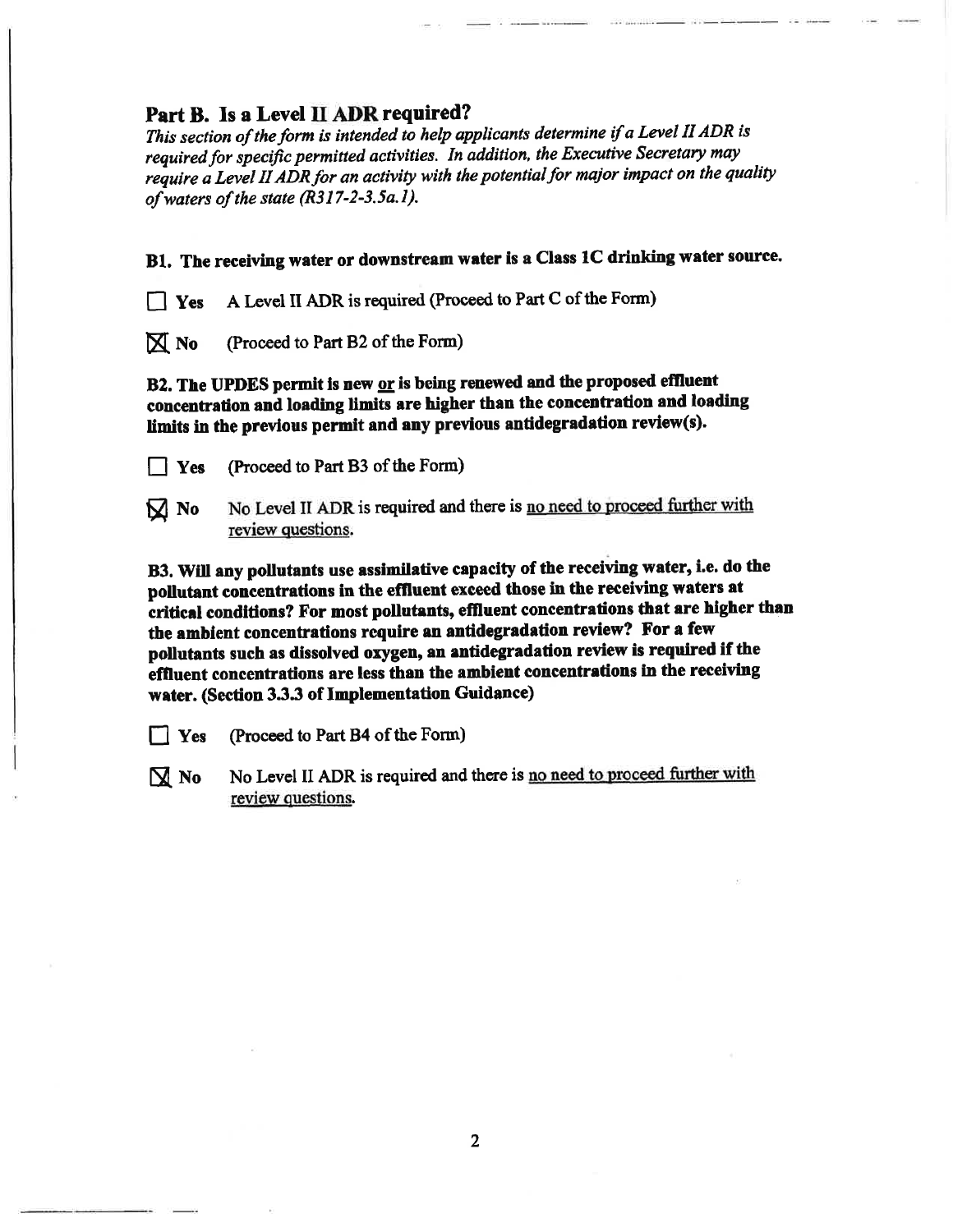B4. Are water quality impacts of the proposed project temporary and limited (Section 3.3.4 of Implementation Guidance)? Proposed projects that will have temporary and limited effects on water quality can be exempted from a Level II ADR.

Identify the reasons used to justify this determination in Part B4.1 and proceed  $\mathbf{V}$   $\mathbf{F}$ to Part G. No Level II ADR is required.

 $\Box$  No A Level II ADR is required (Proceed to Part C)

B4.1 Complete this question only if the applicant is requesting a Level II review exclusion for temporary and limited projects (see R317-2-3.5(b)(3) and R317-2-3.5(b)(4)). For projects requesting a temporary and limited exclusion please indicate the factor(s) used to justify this determination (check all that apply and provide details as appropriate) (Section 3.3.4 of Implementation Guidance):

Water quality impacts will be temporary and related exclusively to sediment or turbidity and fish spawning will not be impaired.

### Factors to be considered in determining whether water quality impacts will be temporary and limited:

- a) The length of time during which water quality will be lowered:
- b) The percent change in ambient concentrations of pollutants:
- c) Pollutants affected:

П

- d) Likelihood for long-term water quality benefits:
- e) Potential for any residual long-term influences on existing uses: [
- f) Impairment of fish spawning, survival and development of aquatic fauna excluding fish removal efforts:

Additional justification, as needed: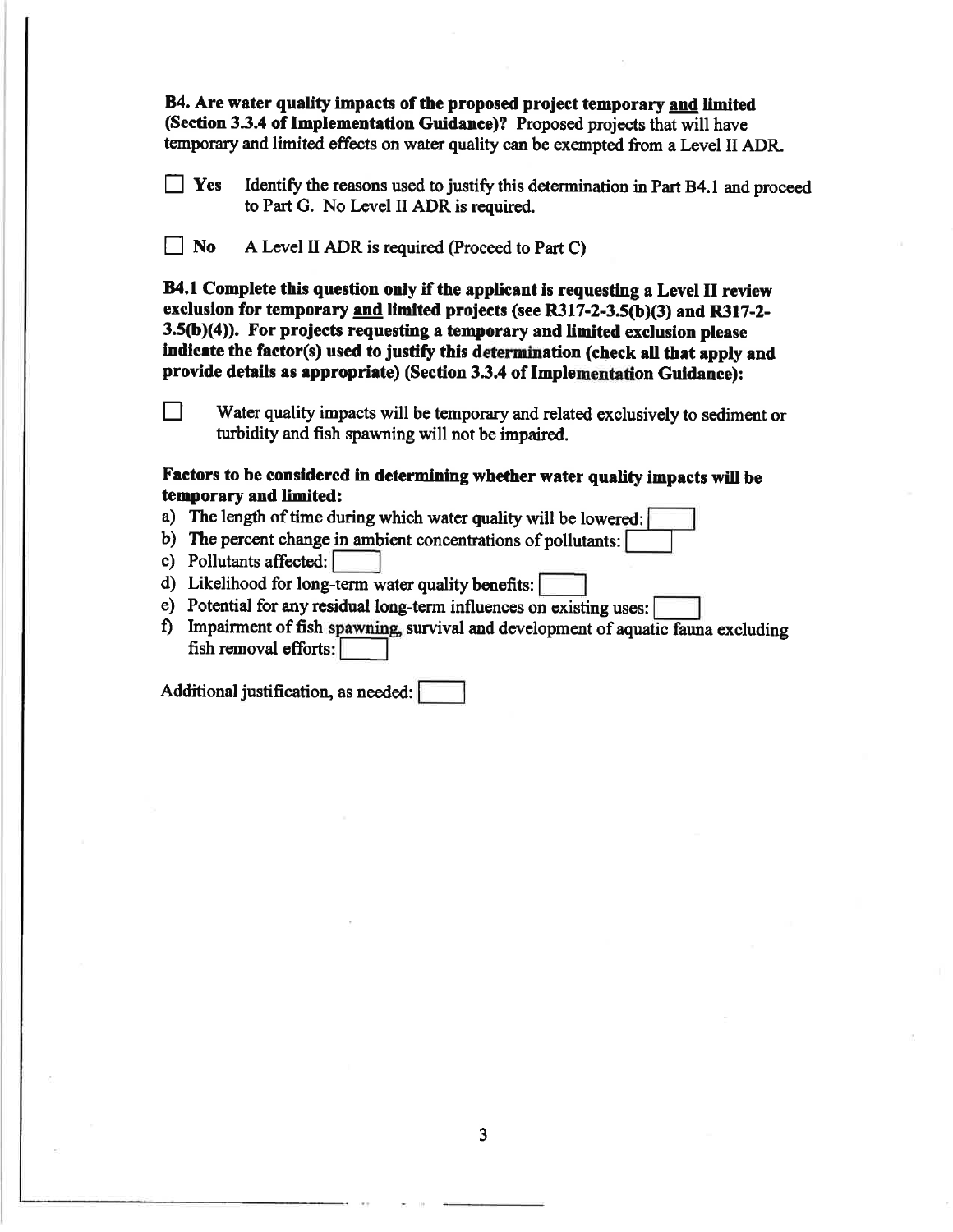### **Level II ADR**

Part C, D, E, and F of the form constitute the Level II ADR Review. The applicant must provide as much detail as necessary for DWQ to perform the antidegradation review. Questions are provided for the convenience of applicants; however, for more complex permits it may be more effective to provide the required information in a separate report. Applicants that prefer a separate report should record the report name here and proceed to Part G of the form.

| <b>Optional Report Name:</b> |  |
|------------------------------|--|
|------------------------------|--|

Part C. Is the degradation from the project socially and economically necessary to accommodate important social or economic development in the area in which the waters are located? The applicant must provide as much detail as necessary for DWO to concur that the project is socially and economically necessary when answering the questions in this section. More information is available in Section 6.2 of the Implementation Guidance.

C1. Describe the social and economic benefits that would be realized through the proposed project, including the number and nature of jobs created and anticipated tax revenues.



C2. Describe any environmental benefits to be realized through implementation of the proposed project.



C3. Describe any social and economic losses that may result from the project, including impacts to recreation or commercial development.



C4. Summarize any supporting information from the affected communities on preserving assimilative capacity to support future growth and development.

C5. Please describe any structures or equipment associated with the project that will be placed within or adjacent to the receiving water.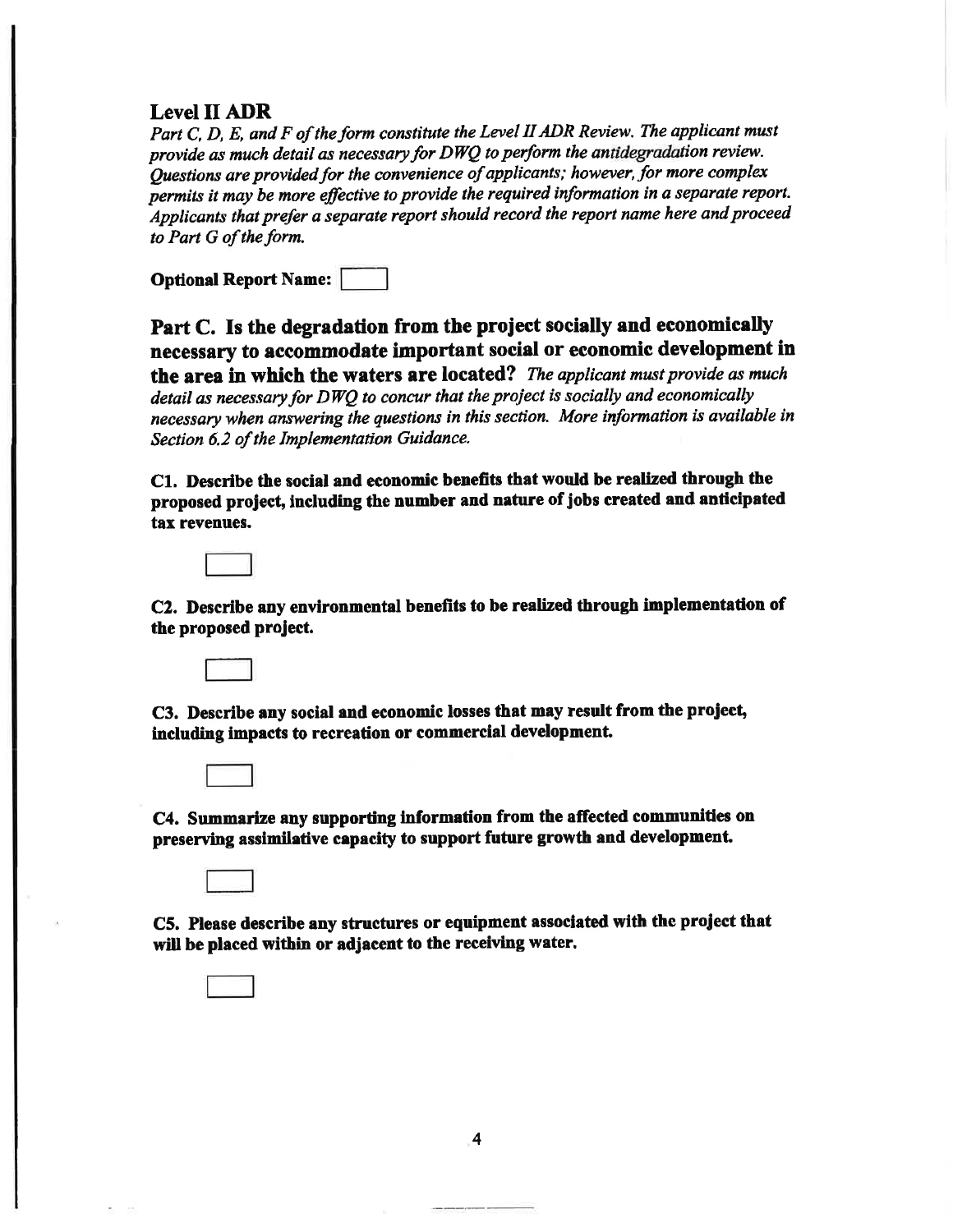Part D. Identify and rank (from increasing to decreasing potential threat to designated uses) the parameters of concern. Parameters of concern are parameters in the effluent at concentrations greater than ambient concentrations in the receiving water. The applicant is responsible for identifying parameter concentrations in the effluent and  $\overline{D}WQ$  will provide parameter

concentrations for the receiving water. More information is available in Section 3.3.3 of the Implementation Guidance.

#### **Parameters of Concern:**

| <b>Rank</b> | <b>Pollutant</b> | <b>Ambient</b><br><b>Concentration</b> | <b>Effluent</b><br><b>Concentration</b> |  |
|-------------|------------------|----------------------------------------|-----------------------------------------|--|
|             |                  |                                        |                                         |  |
|             |                  |                                        |                                         |  |
|             |                  |                                        |                                         |  |
|             |                  |                                        |                                         |  |
|             |                  |                                        |                                         |  |

### Pollutants Evaluated that are not Considered Parameters of Concern:

| <b>Pollutant</b> | <b>Ambient</b><br><b>Effluent</b><br>Concentration<br><b>Concentration</b> |  | <b>Justification</b> |
|------------------|----------------------------------------------------------------------------|--|----------------------|
|                  |                                                                            |  |                      |
|                  |                                                                            |  |                      |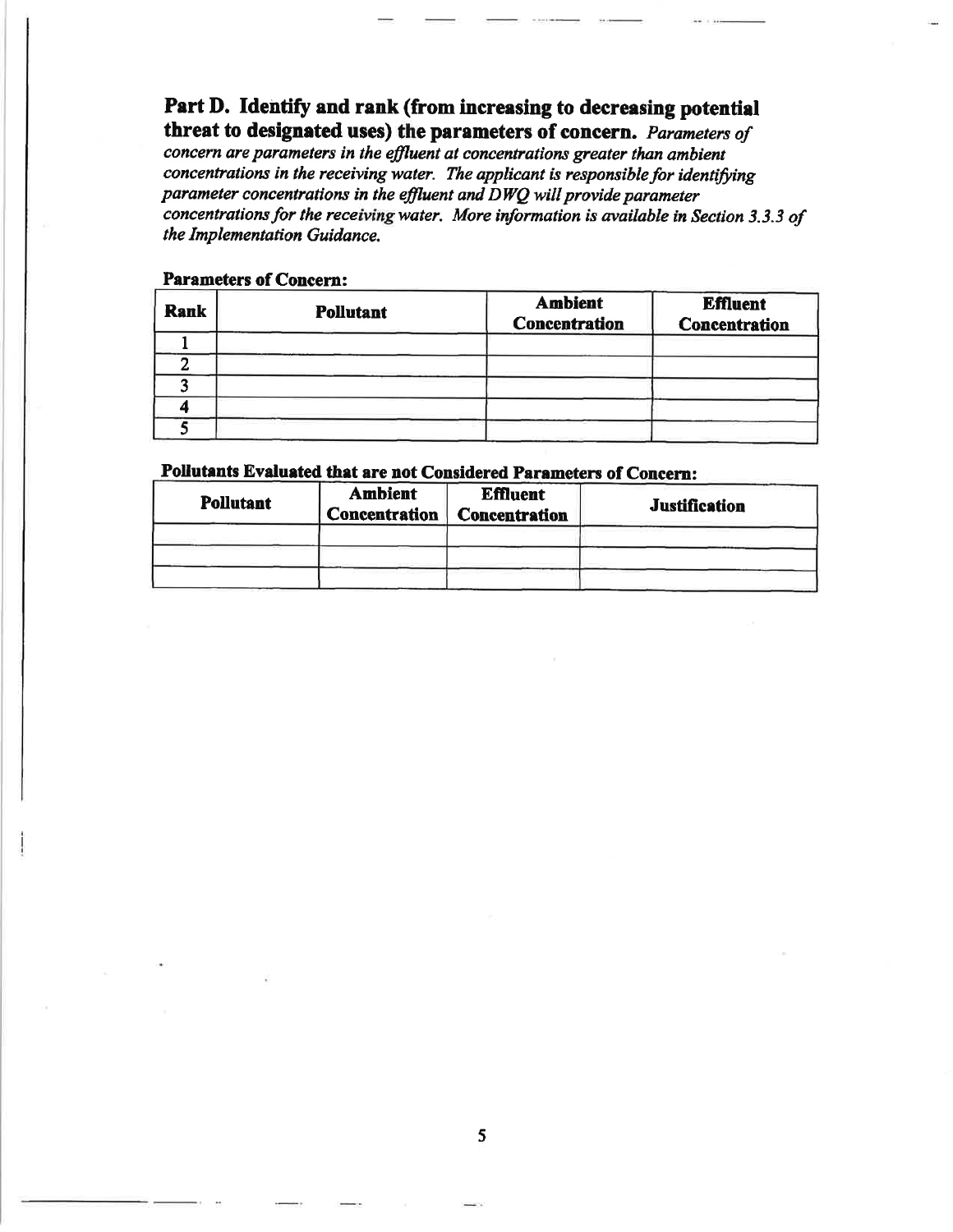# Part E. Alternative Analysis Requirements of a Level II

Antidegradation Review. Level II ADRs require the applicant to determine whether there are feasible less-degrading alternatives to the proposed project. More information is available in Section 5.5 and 5.6 of the Implementation Guidance.

E1. The UPDES permit is being renewed without any changes to flow or concentrations. Alternative treatment and discharge options including changes to operations and maintenance were considered and compared to the current processes. No economically feasible treatment or discharge alternatives were identified that were not previously considered for any previous antidegradation review(s).

(Proceed to Part F)  $\prod$  Yes

No or Does Not Apply (Proceed to E2)

E2. Attach as an appendix to this form a report that describes the following factors for all alternative treatment options (see 1) a technical description of the treatment process, including construction costs and continued operation and maintenance expenses, 2) the mass and concentration of discharge constituents, and 3) a description of the reliability of the system, including the frequency where recurring operation and maintenance may lead to temporary increases in discharged pollutants. Most of this information is typically available from a Facility Plan, if available.

**Report Name:** 

E3. Describe the proposed method and cost of the baseline treatment alternative. The baseline treatment alternative is the minimum treatment required to meet water quality based effluent limits (WQBEL) as determined by the preliminary or final wasteload analysis (WLA) and any secondary or categorical effluent limits.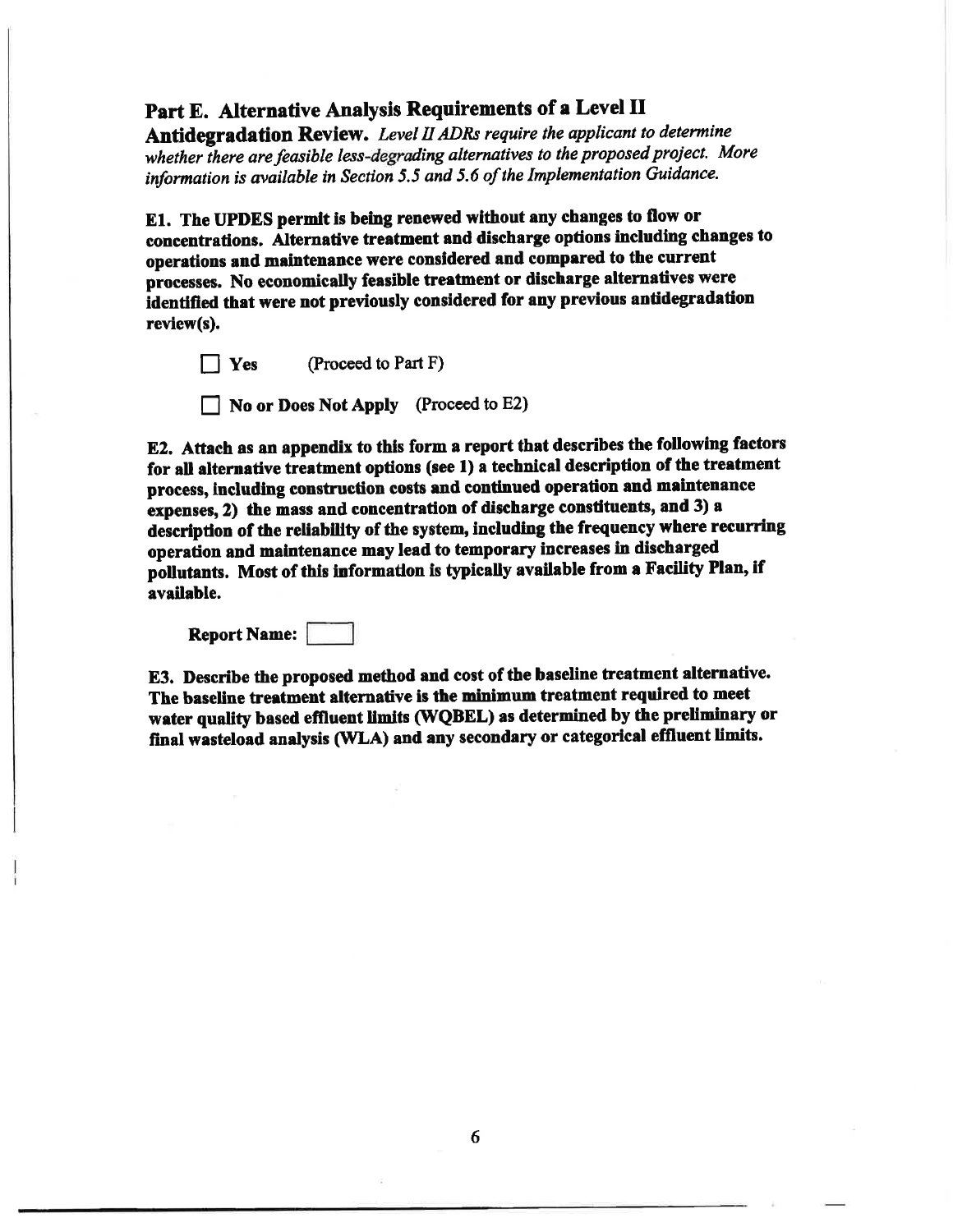# E4. Were any of the following alternatives feasible and affordable?

| <b>Alternative</b>                      | <b>Feasible</b> | <b>Reason Not Feasible/Affordable</b> |
|-----------------------------------------|-----------------|---------------------------------------|
| <b>Pollutant Trading</b>                | <b>Yes</b>      |                                       |
| <b>Water Recycling/Reuse</b>            | Yes             |                                       |
| <b>Land Application</b>                 | Yes             |                                       |
| <b>Connection to Other Facilities</b>   | Yes             |                                       |
| <b>Upgrade to Existing Facility</b>     | Yes             |                                       |
| <b>Total Containment</b>                | Yes             |                                       |
| Improved O&M of Existing Systems        | Yes             |                                       |
| <b>Seasonal or Controlled Discharge</b> | Yes             |                                       |
| <b>New Construction</b>                 | Yes             |                                       |
| No Discharge                            | Yes             |                                       |

E5. From the applicant's perspective, what is the preferred treatment option?

E6. Is the preferred option also the least polluting feasible alternative?

- $\Box$  Yes
- $\Box$  No

If no, what were less degrading feasible alternative(s)?  $[$ 

If no, provide a summary of the justification for not selecting the least polluting feasible alternative and if appropriate, provide a more detailed justification as an attachment.

 $\overline{7}$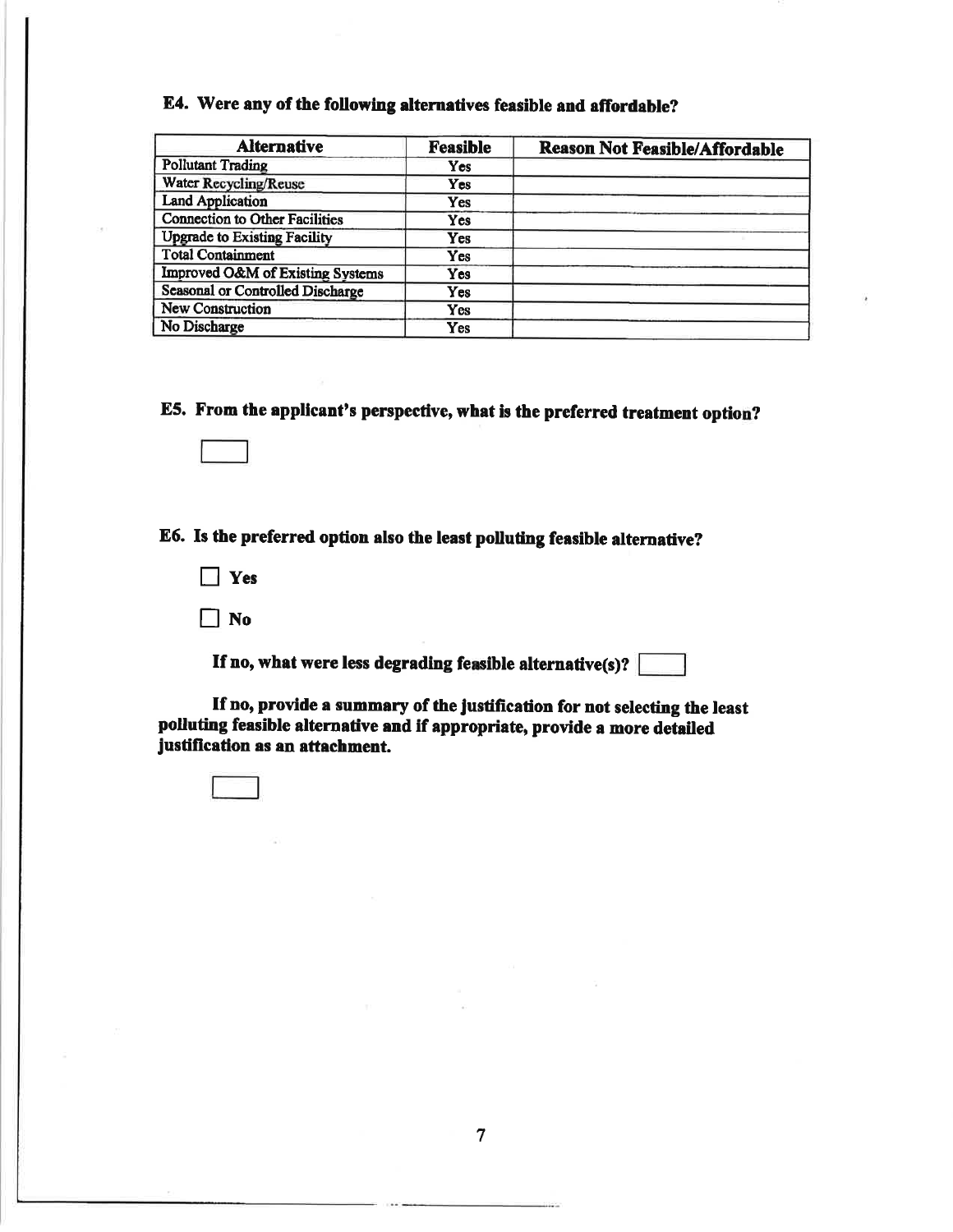# Part F. Optional Information

F1. Does the applicant want to conduct optional public review(s) in addition to the mandatory public review? Level II ADRs are public noticed for a thirty day comment period. More information is available in Section 3.7.1 of the Implementation Guidance.

| .No |
|-----|
| es) |

F2. Does the project include an optional mitigation plan to compensate for the proposed water quality degradation?

| Report Name:       |  |
|--------------------|--|
| $\mathbf{I}$   Yes |  |
| $\vert$   No       |  |